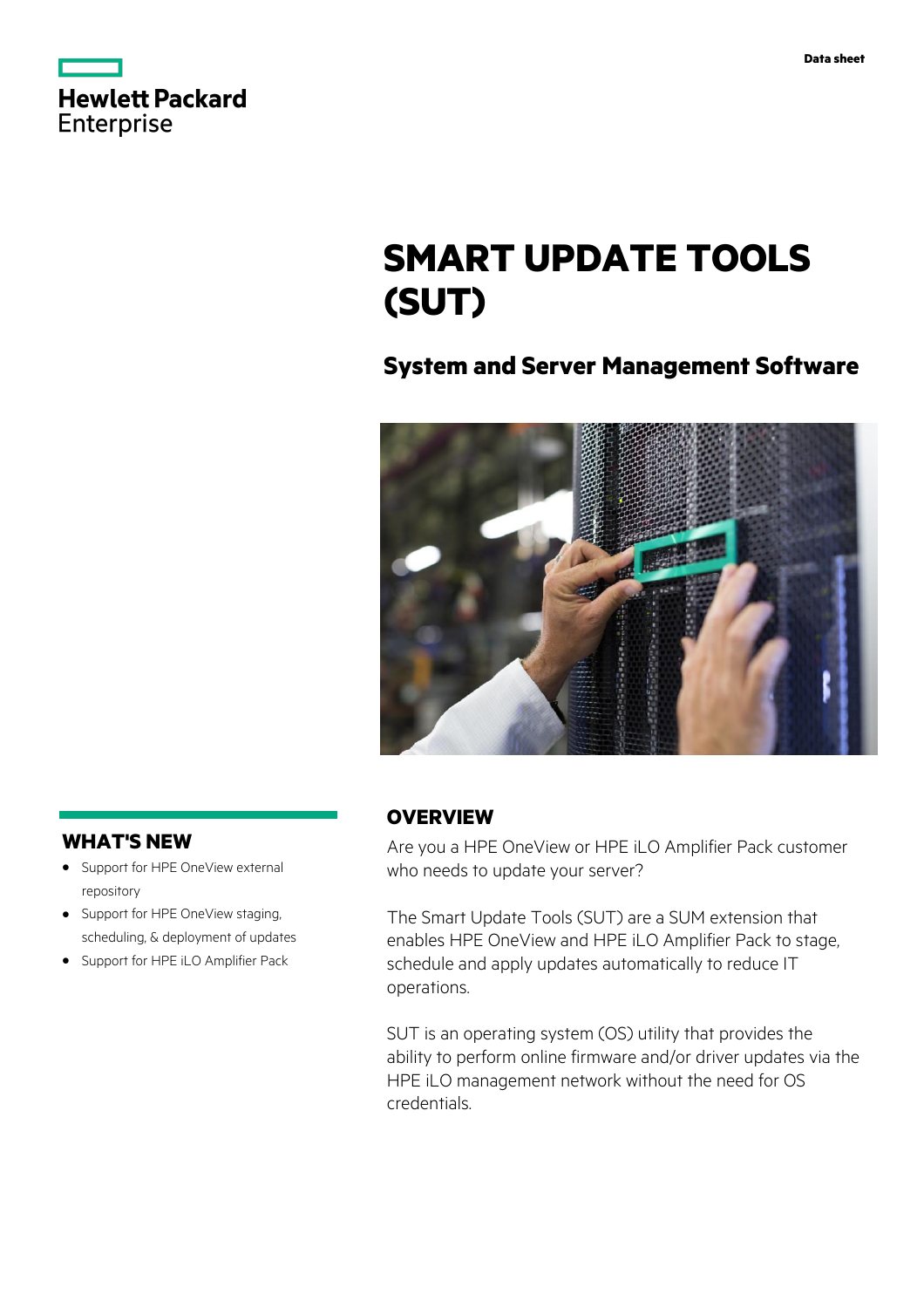SUT supports Windows®, Linux® (Red Hat® and SUSE®), and VMware ESXi™.

### **FEATURES**

#### **Ease of Management**

Smart Update Tools (SUT) enables HPE OneView and iLO Amplifier Pack to stage and apply updates automatically to reduce IT operations.

Supports dependency and sequencing management between drivers and firmware.

Updates using SUT are performed via the HPE iLO management network without the needs for OS credentials.

#### **Reduces Downtime**

Smart Update Tools (SUT) limits the number of reboots required for activation.

Online updates are available to speed installation and updating.